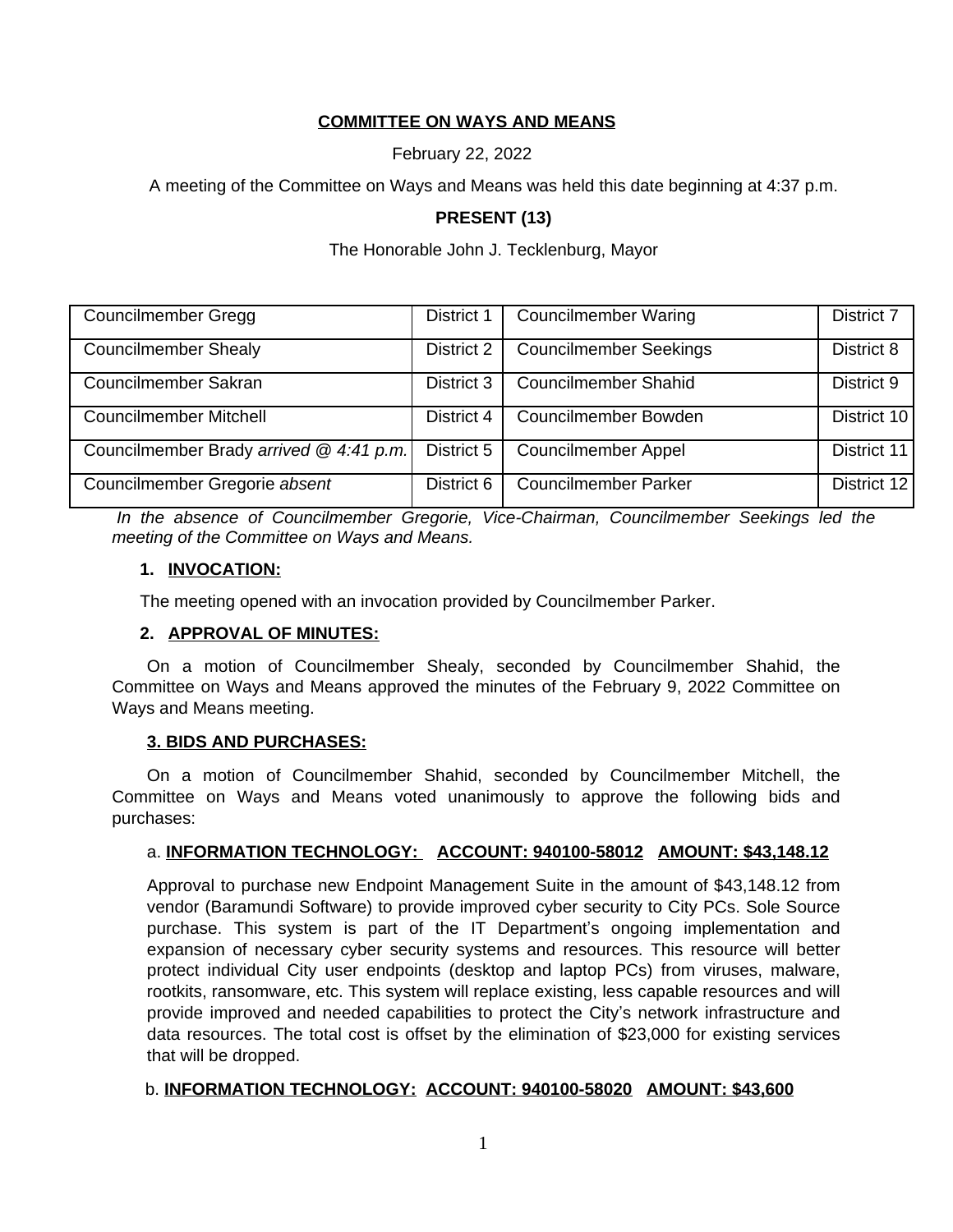Approval to purchase two (2) new Dell DMZ servers in the amount of \$43,600.00 to replace existing servers that have exceeded their usable life cycle. National NASPO computer equipment contract  $#$ : MNWNC-108. This purchase replaces the existing DMZ servers  $(x2)$ that have exceeded useful life and can longer provide the processing and performance capabilities needed to support this function and user demand. The DMZ server provides access for all external/public-facing resources including RecTrac (Recreation Department), Energov, Munis, Kronos (Fire Department), Forensic Advantage (Police Department), and Pictometry (GIS).

#### c. **INFORMATION TECHNOLOGY/CPD: ACCOUNT: 235000-52206 AMOUNT: \$139,336.88**

Approval of annual maintenance and support for Police Mobile Data Terminal (MDT) Service in the amount of \$139,336.88 from Charleston County, Sole Source Vendor, for Consolidated Dispatch Mobile CAD Operations.

#### d. **POLICE DEPARTMENT: ACCOUNT: 062022-58010 AMOUNT: \$181,410**

Approval to purchase five (5) 2022 Chevrolet Tahoe PPV vehicles in the amount of \$181,410.00 from Love Chevrolet, 100 Parkridge Dr., Columbia, SC 29212. Solicitation #22- B004R. Funds will come from 2022 Lease Purchase.

#### e. **POLICE DEPARTMENT: ACCOUNT: 200000-52036 AMOUNT: \$134,687.65**

Approval to purchase ammunition for the Police Department in the amount of \$134,687.65 from Lawmen's Safety, 4961 Broad River Rd., Ste. B, Columbia, SC 29212. SC Contract #4400025709.

### f. **PARKS DEPARTMENT: ACCOUNT: 170100-52410 AMOUNT: \$79,880.45**

Approval to provide labor and material in the amount of \$79,880.45 to replace the existing Liebert Unit (air conditioning unit) for the Police Department IT Room with Johnson Controls, 4415 Sea Ray Dr., Charleston, SC 29405-8401. Sourcewell Contract #030817-JHN.

# **4. BUDGET AND FINANCE REVENUE COLLECTIONS: AN ORDINANCE PROVIDING FOR THE ISSUANCE AND SALE OF A NOT EXCEEDING \$14,600,000 SPECIAL OBLIGATION REDEVELOPMENT BOND (CHARLESTON NECK REDEVELOPMENT PROJECT AREA), SERIES 2022, OF THE CITY OF CHARLESTON, SOUTH CAROLINA, AND OTHER MATTERS RELATING THERETO.**

On a motion of Councilmember Mitchell, seconded by Councilmember Shahid, the Committee on Ways and Mean voted unanimously to consider giving first reading to the following bill:

> *An ordinance providing for the issuance and sale of a not exceeding \$14,600,000 Special Obligation Redevelopment Bond (Charleston Neck Redevelopment Project Area), Series 2022, of the City of Charleston, South Carolina, and other matters relating thereto.*

**5. FIRE DEPARTMENT: APPROVAL TO SUBMIT AFTER-THE-FACT THE 2021 STAFFING FOR ADEQUATE FIRE AND EMERGENCY RESPONSE (SAFER) GRANT FOR \$4,526,172 FOR 15 FIREFIGHTER POSITIONS OVER 3 YEARS TO STAFF A LADDER COMPANY ON JOHNS ISLAND. DUE TO TIME CONSTRAINTS, THIS GRANT WAS SUBMITTED ON FEBRUARY 3, 2022. THERE IS NO MATCH REQUIRED.**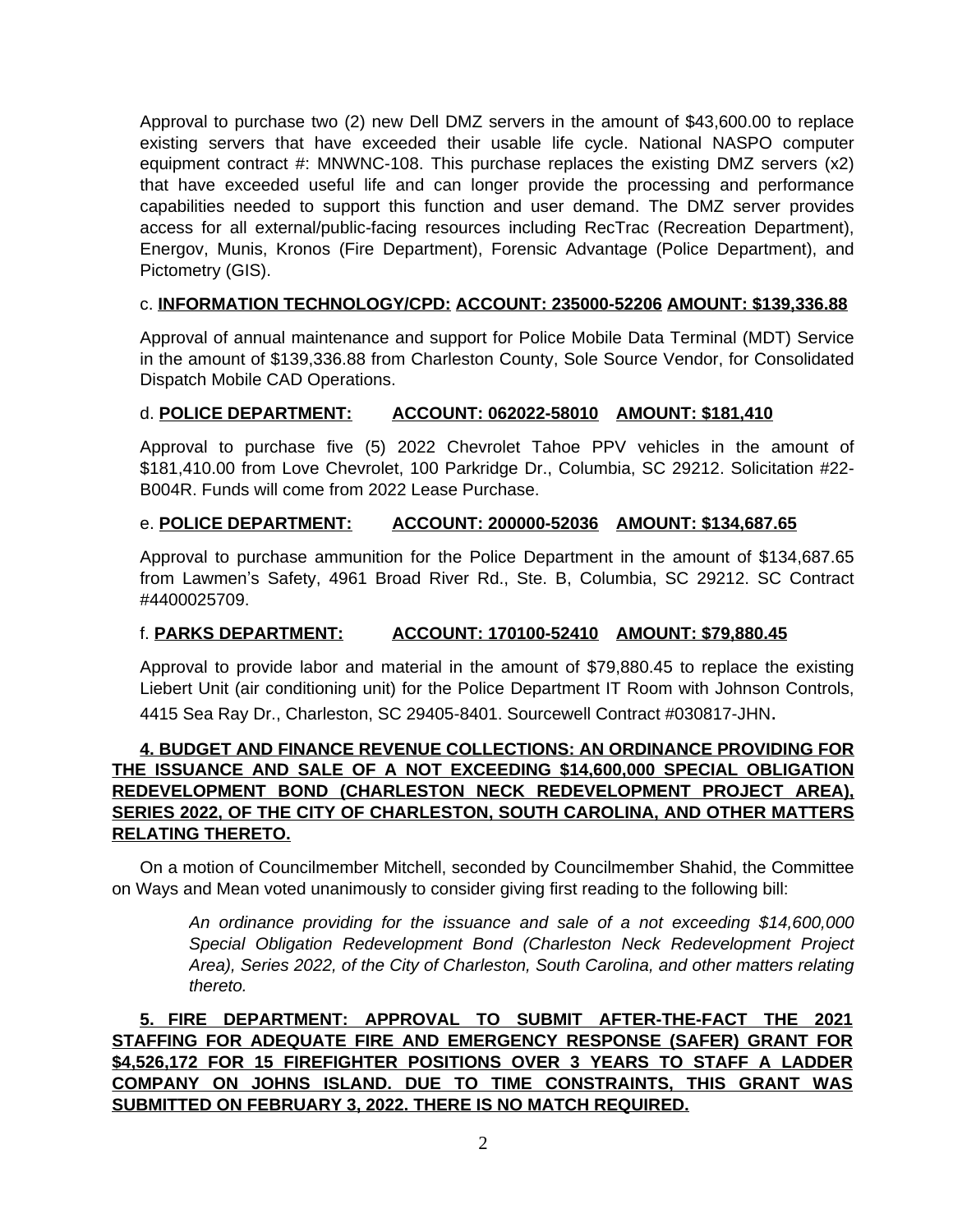On a motion of Councilmember Shahid, seconded by Councilmember Waring, the Committee on Ways and Means voted unanimously to approve submittal of an after the fact grant of the 2021 Staffing for Adequate Fire and Emergency Response (SAFER) Grant for \$4,526,172 for 15 firefighter positions over 3 years to staff a Ladder Company on Johns Island.

Mayor Tecklenburg said the application was after the fact due to time constraints. He said the City usually applied to a number of grants for the Fire Department that were mostly to renovate buildings, but not often were they to fund salaries and firefighter positions. Mayor Tecklenburg said he understood the concerns of the citizens and employees and felt there was a decent shot at the grant as it would be a terrific allocation to the City for three years and funding new positions at the new Johns Island station.

Vice-Chairman, Councilmember Seekings said Councilmember Gregorie, absent from the meeting, usually was not a fan of after the fact approvals, but since there was no City match for the item, they felt he would be pleased with its approval.

# **6. HOUSING AND COMMUNITY DEVELOPMENT: REQUEST THE MAYOR AND CITY COUNCIL APPROVE \$126,618 IN 2020 PROGRAM YEAR HOPWA FUNDING FOR THE REHABILITATION OF TWO (2) RENTAL APARTMENTS LOCATED AT 60 NASSAU STREET AND OWNED BY ST. LUKE REFORMED EPISCOPAL CHURCH. THE APARTMENTS WILL BE DEDICATED TO AFFORDABLE RENTAL HOUSING FOR THIRTY (30) YEARS. THE PARTNERSHIP WITH ROPER HOSPITAL INC., IS TWENTY (20) YEARS AND WILL SERVE PERSONS OR HOUSEHOLDS WITH HIV/AIDS.**

On a motion of Councilmember Mitchell, seconded by Councilmember Shahid, the Committee on Ways and Means voted unanimously to approve \$126,618 in 2020 Program Year HOPWA funding for the rehabilitation of two (2) rental apartments located at 60 Nassau Street and owned by St. Luke Reformed Episcopal Church.

Councilmember Mitchell said the proposed complex was in his District, located on Nassau Street. He said the church was did a lot for the community and saw a need to further help the surrounding area, and for those reasons, Councilmember Mitchell supported the item.

# **7. POLICE DEPARTMENT: APPROVAL TO SUBMIT AN APPLICATION FOR THE FFY22 SCDPS SRO GRANT FOR FUNDING FOR TWO SCHOOL RESOURCE OFFICERS IN CONNECTION WITH CHARLESTON COUNTY SCHOOL DISTRICT IN THE AMOUNT OF \$186,756.60. THE AMOUNT WILL COVER SALARY AND FRINGE BENEFITS FOR THE TWO OFFICERS. THIS IS AN ANNUAL RENEWAL. THIS APPLICATION IS DUE ON FEBRUARY 25, 2022. THERE IS NO MATCH REQUIRED FOR THIS GRANT.**

On a motion of Councilmember Shealy, seconded by Councilmember Shahid, the Committee on Ways and Means voted to approve an application for the FFY22 SCDPS SRO Grant for funding for two School Resource Officers in connection with Charleston County School District in the amount of \$186,756.60.

Councilmember Sakran recused himself from the vote and completed a Conflict of Interest form, filed in the Clerk of Council's office.

# **8. STORMWATER MANAGEMENT: APPROVAL OF LOW BATTERY SEAWALL REPAIRS – PHASE II CHANGE ORDER #7 WITH GULF STREAM CONSTRUCTION COMPANY, INC., IN THE AMOUNT OF \$73,258.51 FOR ADDITIONAL REPAIRS AND**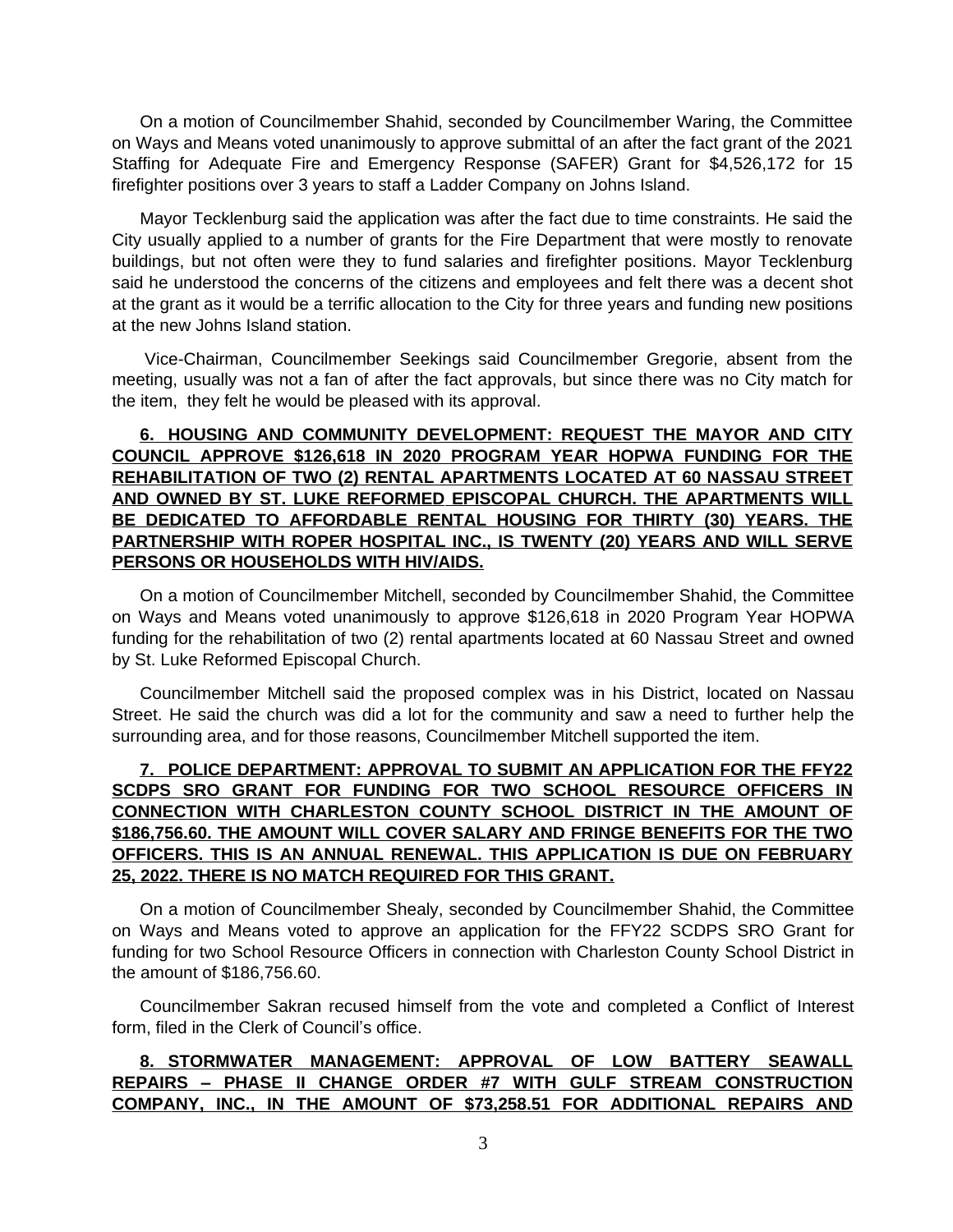# **CONCRETE SHEET PILE REPAIRS. APPROVAL OF CHANGE ORDER #7 WILL INCREASE THE CONSTRUCTION CONTRACT BY \$73,258.51 (FROM \$11,998,112.91 TO \$12,071,371.42). FUNDING SOURCES FOR THIS PROJECT ARE: HOSPITALITY FUNDS (\$17,077,901.53), MUNICIPAL ACCOMMODATIONS TAX FUNDS (\$15,651,479.68), AND CHARLESTON COUNTY ACCOMMODATIONS TAX FEES (\$400,000).**

On a motion of Councilmember Waring, seconded by Councilmember Appel, the Committee on Ways and Means voted unanimously to approve Low Batter Seawall Repairs – Phase II Change Order #7 with Gulf Stream Construction Company, Inc., in the amount of \$73,258.51 for additional repairs and concrete sheet pile repairs.

Vice-Chairman Seekings briefly added that the Change Order represented \$75,000 of a little less than \$100,000 in Change Orders for Phase II of the Low Battery Seawall, which was a project that's contract amount is \$12,000,000. The contract has went over the course of a year and a half and has been an amazing accomplishment of rebuilding the wall, which had not been touched since 1912 or 1916. Chairman Seekings also encouraged members to visit the wall while it underwent construction, which would close out in March. Amazingly, with the current bid, the price for linear foot had not increase from Phase I. He said friends at the Charleston Water System helped with Phase II and Phase II to the tune of \$1,500,000. Phase III would be about \$2,750,000. Chairman Seekings said he felt the Change Order represented a very small amount on a big project.

# **9. STORMWATER MANAGEMENT: APPROVAL OF BARBERRY WOODS IMPROVEMENT FEE AMENDMENT #3 WITH W.K. DICKSON & CO., INC., IN THE AMOUNT OF \$714,353 FOR DESIGN SERVICES FROM 30% COMPLETION TO FINAL DESIGN AND PERMITTING AS WELL AS REAL ESTATE SERVICES AND APPRAISALS. APPROVAL OF FEE AMENDMENT #3 WILL INCREASE THE PROFESSIONAL SERVICES CONTRACT BY \$714,353 (FROM \$719,895 TO \$1,434,248). FUNDING FOR THIS PROJECT IS THE DRAINAGE FUND.**

On a motion of Councilmember Mitchell, seconded by Councilmember Waring, the Committee on Ways and Means voted unanimously to approve Barberry Woods Improvement Fee Amendment #3 with W.K. Dickson & Co., Inc., in the amount of \$714,353 for design services from 30 % completion to final design and permitting as well as real estate services and appraisals.

**10. PARKS-CAPITAL PROJECTS: APPROVAL TO APPLY FOR A LWCF (LAND & WATER CONSERVATION FUND) GRANT FOR PUBLIC ACCESS IMPROVEMENTS AT THE FORT PEMBERTON SITE IN THE AMOUNT OF \$261,000. THIS IS A FEDERAL GRANT OFFERED BY THE NATIONAL PARK SERVICE AND ADMINISTERED THROUGH SCPRT. THIS IS A 50/50 GRANT. APPLICATIONS ARE DUE 3/04/2022. PROPOSED IMPROVEMENTS INCLUDE A SMALL PARKING AREA, ACCESSIBLE TRAILS, IMPROVEMENTS TO EXISTING DOCKS, AND HISTORIC INTERPRETATION. THIS APPLICATION PROPOSES TO USE AN EXISTING GREENBELT ALLOCATION FOR LIMITED IMPROVEMENTS ON SITE AS MATCHING FUNDS FOR THE WORK. IF SELECTED, FUNDS WILL BE AWARDED IN OCTOBER 2022. FUNDING FOR THE CITY MATCH OF \$261,000 WILL COME FROM THE EXISTING COUNTY GREENBELT ALLOCATION FOR LIMITED IMPROVEMENTS, AWARDED MAY 30, 2019.**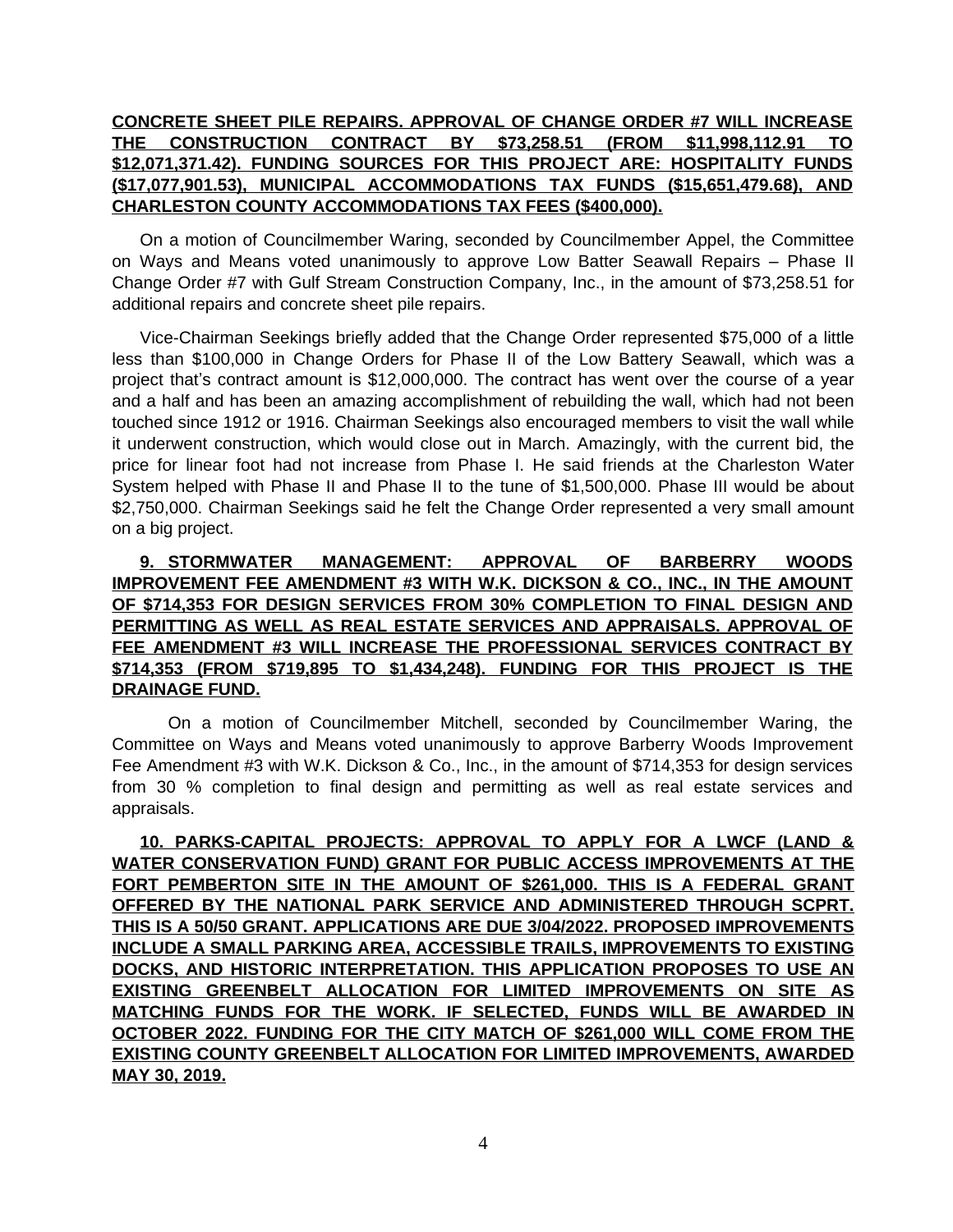On a motion of Councilmember Shealy, seconded by Councilmember Shahid, the Committee on Ways and Means voted unanimously to approve submittal for a LWCF (Land & Water Conservation Fund) Grant for public access improvements at the Fort Pemberton site in the amount of \$261,000.

#### **11. TRAFFIC AND TRANSPORTATION: APPROVAL TO AUTHORIZE THE MAYOR TO EXECUTE AN INTERGOVERNMENTAL AGREEMENT FOR THE CITY OF CHARLESTON MUNICIPAL GOLF COURSE CROSSING AND FLEMING ROAD SIDEWALK.**

On a motion of Councilmember Brady, seconded by Councilmember Shealy, the Committee on Ways and Means voted unanimously to approve authorization for the Mayor to execute an Intergovernmental Agreement for the City of Charleston Municipal Golf Course Crossing and Fleming Road sidewalk.

Mayor Tecklenburg said mentioned for record that during discussion at the Traffic and Transportation Committee meeting, little to contrary when the County reported that the Agreement only included a study for the crosswalk. In fact, it was for the construction of the crosswalk and for the construction of the first segment of sidewalk along Fleming Road.

## **12. TRAFFIC AND TRANSPORTATION: APPROVAL OF A RESOLUTION ON BEHALF OF THE CITY OF CHARLESTON, TO ALLOW BERKELEY CHARLESTON DORCHESTER COUNCIL OF GOVERNMENTS (BCDCOG), THE SOUTH CAROLINA DEPARTMENT OF TRANSPORTATION (SCDOT), AND CHARLESTON COUNTY TO PERFORM CONSTRUCTION AND IMPROVEMENTS ON HAGOOD AVENUE, SPRING STREET, LOCKWOOD DRIVE, BEE STREET, COURTENAY DRIVE, CALHOUN STREET, MEETING STREET, MEETING STREET ROAD, AND KING STREET EXTENSION TO FACILITATE THE LOWCOUNTRY RAPID TRANSIT.**

On a motion of Councilmember Shealy, seconded by Councilmember Brady, the Committee on Ways and Means voted unanimously to consider approval of the following Resolution:

> *Resolution on behalf of the City of Charleston, to allow Berkeley Charleston Dorchester Council of Governments (BCDCOG), the South Carolina Department of Transportation (SCDOT), and Charleston County to perform construction and improvements on Hagood Avenue, Spring Street, Lockwood Drive, Bee Street, Courtenay Drive, Calhoun Street, Meeting Street, Meeting Street Road, and King Street extension to facilitate the Lowcountry Rapid Transit.*

# **13. TRAFFIC AND TRANSPORTATION: APPROVAL TO AUTHORIZE THE MAYOR TO EXECUTE A MEMORANDUM OF AGREEMENT BETWEEN BERKELEY COUNTY AND CITY OF CHARLESTON REGARDING CROSSWALK IMPROVEMENTS ON SEVEN FARMS DRIVE.**

On a motion of Councilmember Brady, seconded by Councilmember Mitchell, the Committee on Ways and Means voted unanimously to approve authorization for the Mayor to execute a Memorandum of Agreement between Berkeley County and City of Charleston regarding crosswalk improvements on Seven Farms Drive.

Mayor Tecklenburg thanked Berkeley County's, Supervisor Johnny Cribb and his staff that worked on the project. At another meeting of a different matter, Berkeley County's team mentioned they would pave the section of Seven Farms Drive and the City already had the crosswalk project in the works. The team responded immediately, collaborated with the City, and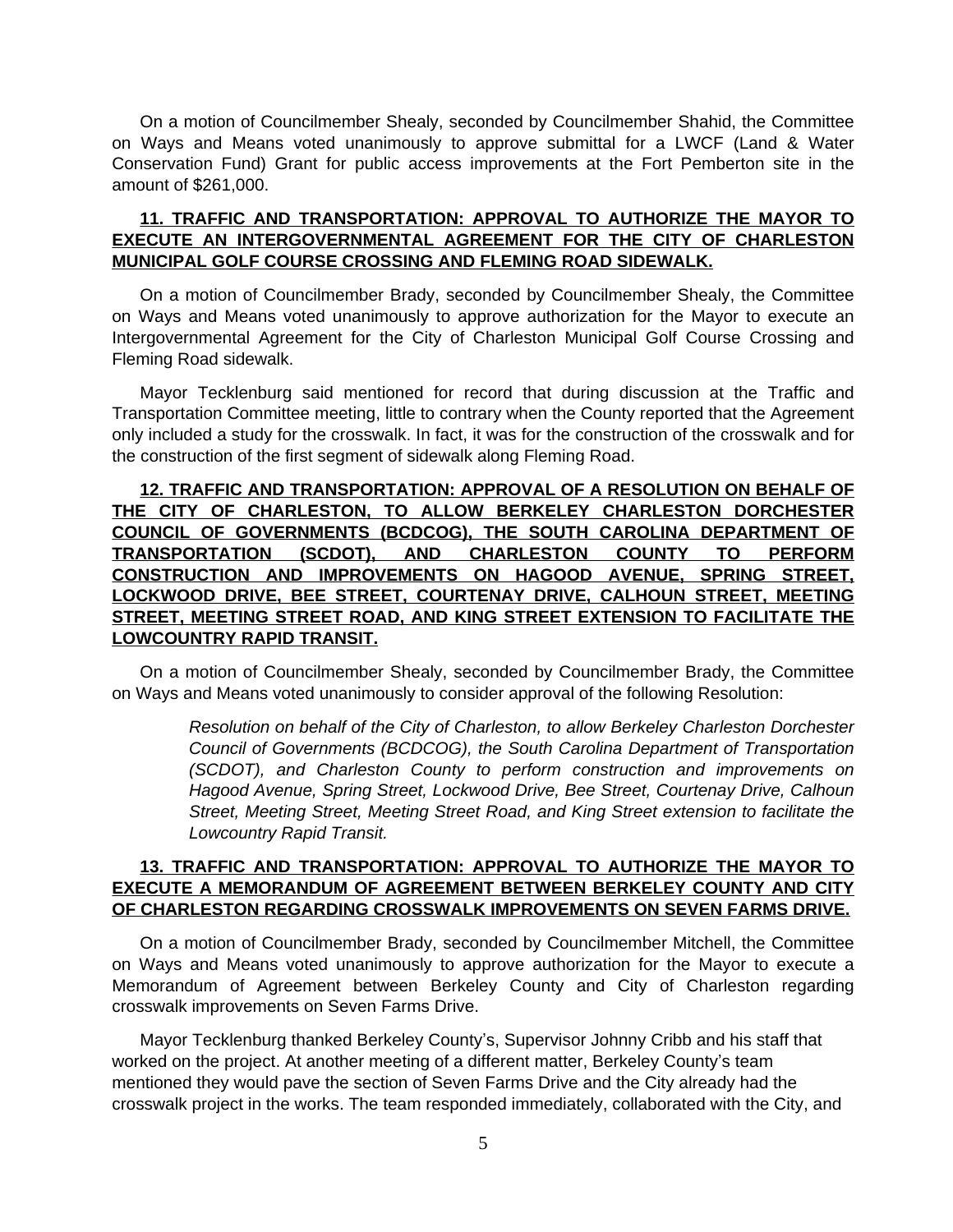saved the City some money while doing so, all just in time for the reopening of the Tennis Center's tournament.

# **14. OFFICE OF CULTURAL AFFAIRS: APPROVAL TO APPLY FOR \$15,000 FROM CHARLESTON COUNTY LOCAL ACCOMMODATIONS TAX FUNDING, TO SUPPORT THE 2022 MOJA ARTS FESTIVAL. THE PROJECT PERIOD IS 9/15/2022-11/15/2022. THERE IS NO CITY MATCH REQUIRED.**

On a motion of Councilmember Shealy, seconded by Councilmember Appel, the Committee on Ways and Means voted unanimously to approve \$15,000 from Charleston County Local Accommodations Tax Funding, to support the 2022 MOJA Arts Festival.

# **15. OFFICE OF CULTURAL AFFAIRS: APPROVAL TO APPLY FOR \$10,000 FROM CHARLESTON COUNTY LOCAL ACCOMMODATIONS TAX FUNDING, TO SUPPORT THE 2022 FREE VERSE POETRY FESTIVAL. THE PROJECT PERIOD IS 10/15/2022 – 11/15/2022. THERE IS NO CITY MATCH REQUIRED.**

On a motion of Councilmember Shealy, seconded by Councilmember Appel, the Committee on Ways and Means voted unanimously to approve \$10,000 from Charleston County Local Accommodations Tax Funding, to support the 2022 Free Verse Poetry Festival.

### **16. OFFICE OF CULTURAL AFFAIRS: APPROVAL TO APPLY FOR \$10,000 FROM CHARLESTON COUNTY LOCAL ACCOMMODATIONS TAX FUNDING, TO SUPPORT THE 2022 HOLIDAY MAGIC IN HISTORIC CHARLESTON. THE PROJECT PERIOD IS 12/1/2022 – 12/31/2022. THERE IS NO CITY MATCH REQUIRED.**

On a motion of Councilmember Shealy, seconded by Councilmember Appel, the Committee on Ways and Means voted unanimously to approve \$10,000 from Charleston County Local Accommodations Tax Funding, to support the 2022 Holiday Magic in Historic Charleston.

#### **17. OFFICE OF CULTURAL AFFAIRS: APPROVAL TO APPLY FOR \$15,000 FROM CHARLESTON COUNTY LOCAL ACCOMMODATION TAX FUNDING, TO SUPPORT THE 2023 PICCOLO SPOLETO FESTIVAL. THE PROJECT PERIOD IS 5/26/2023 – 6/19/2023. THERE IS NO CITY MATCH REQUIRED.**

On a motion of Councilmember Shealy, seconded by Councilmember Appel, the Committee on Ways and Means voted unanimously to approve \$15,000 from Charleston County Local Accommodations Tax Funding, to support the 2023 Piccolo Spoleto Festival.

# **18. OFFICE OF CULTURAL AFFAIRS: APPROVAL TO APPLY FOR \$17,000 FROM SOUTH ARTS TO SUPPORT DANCE PROGRAMMING FOR THE 2022 MOJA ARTS FESTIVAL. THE PROJECT PERIOD IS MARCH THROUGH OCTOBER 2022. A 2:1 CITY MATCH IS REQUIRED. FUNDING IS ALREADY SECURED FROM PRIVATE DONATION.**

On a motion of Councilmember Shealy, seconded by Councilmember Appel, the Committee on Ways and Means voted unanimously to approve \$17,000 from South Arts, to support dance programming for the 2022 MOJA Arts Festival.

# **19. OFFICE OF CULTURAL AFFAIRS: APPROVAL TO APPLY FOR \$6,000 FROM SOUTH CAROLINA PRT'S TOURISM ADVERTISING GRANT PROGRAM, TO SUPPORT THE 2022 MOJA ARTS FESTIVAL. A 2:1 CITY MATCH IS REQUIRED. MATCHING FUNDS WILL COME FROM CORPORATE SPONSORSHIP AND PRIVATE DONATION.**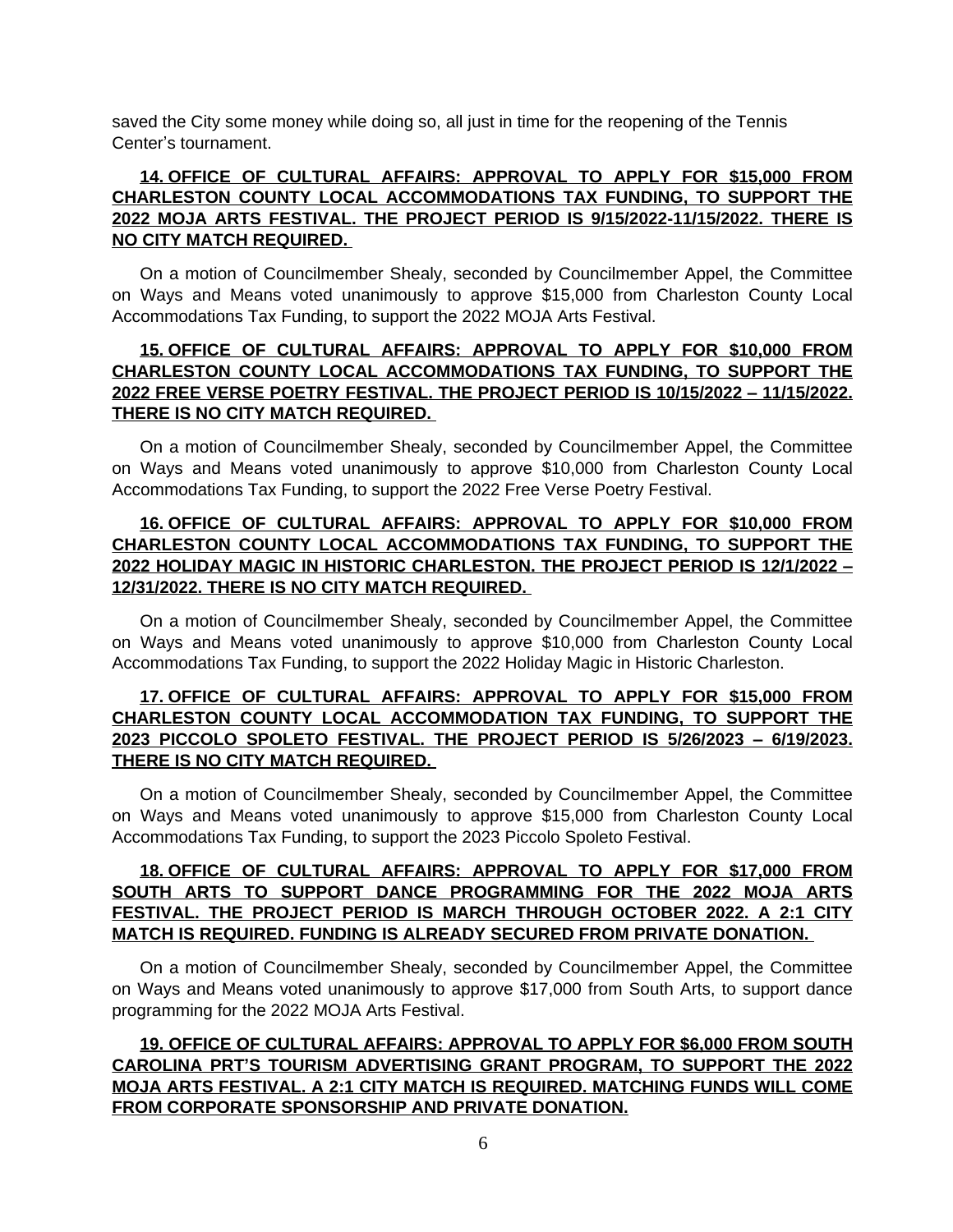On a motion of Councilmember Shealy, seconded by Councilmember Appel, the Committee on Ways and Means voted unanimously to approve \$10,000 from South Carolina PRT's Tourism Advertising Grant Program, to support the 2022 MOJA Arts Festival. A 2:1 City match is required.

# **20. THE COMMITTEE ON REAL ESTATE (MEETING WAS HELD ON TUESDAY, FEBRUARY 22, 2022 AT 3:00 P.M., CITY HALL, 80 BROAD STREET, CONFERENCE CALL: 1-929-205-6099; ACCESS CODE: 835 678 884)**

- a. An ordinance to authorize the Mayor to execute on behalf of the City a lease between the City of Charleston and Marina Variety Store. The property is owned by the City of Charleston. (9 Lockwood Dr.) (TMS No. 460-14-00-016).
- b. Request the Mayor to execute the necessary documents for the purchase of 11 Cunnington Avenue, a 0.08-acre property, which includes a recently renovated building of 3,316 total square feet, located in the Neck Area of the City, for \$1,300,000 subject to the conditions outlined in the attached Agreement of Purchase and Sale. (TMS No, 464-14-00-118) (11 Cunnington Avenue, Charleston, SC 29405).
- c. Please consider the following annexation:
	- (i) 1939 Piper Drive (0.25 acre) (TMS# 350-09-00-067), West Ashley, (District 5). The property is owned by Susan J. Vigen.

Councilmember Appel, Chairman of the Committee on Real Estate said the meeting was the first in person Committee meeting held and represented a mile forward. The first item discussed wad a lease extension of a lease between the City of Charleston and the Marina Variety Store. He encouraged members to go to the Marina Variety Store because it was a great Charleston institution for a good time and its apart of the small local businesses. Chairman Seeking asked what the term of the lease on the Marina Variety Store was. Chairman Appel said there was a five year renewal that included a rent escalator of 3% a year.

Item 'b' was a lengthy, robust discussion regarding potential acquisition of 11 Cunnington Avenue, a piece of property in the Neck Area for \$1,300,000 for the new HOPE Center. The goal was to move the administration staff from 526 Meeting Street. Item 'c' was an annexation in District 5.

On a motion of Councilmember Waring, seconded by Councilmember Mitchell, the Committee on Committee on Ways and Means voted unanimously to approve the Committee on Real Estate report as presented and considered giving first reading to the following bills:

*An ordinance authorizing the Mayor to execute on behalf of the City a lease between City of Charleston and Marina Variety Store.*

*An ordinance to provide for the annexation of property known as 1939 Piper Drive (0.25 acre) (TMS# 350-09-00-067), West Ashley, Charleston County, to the City of Charleston, shown within the area annexed upon a map attached hereto and make it part of District 5. The property is owned by Susan J Vigen.*